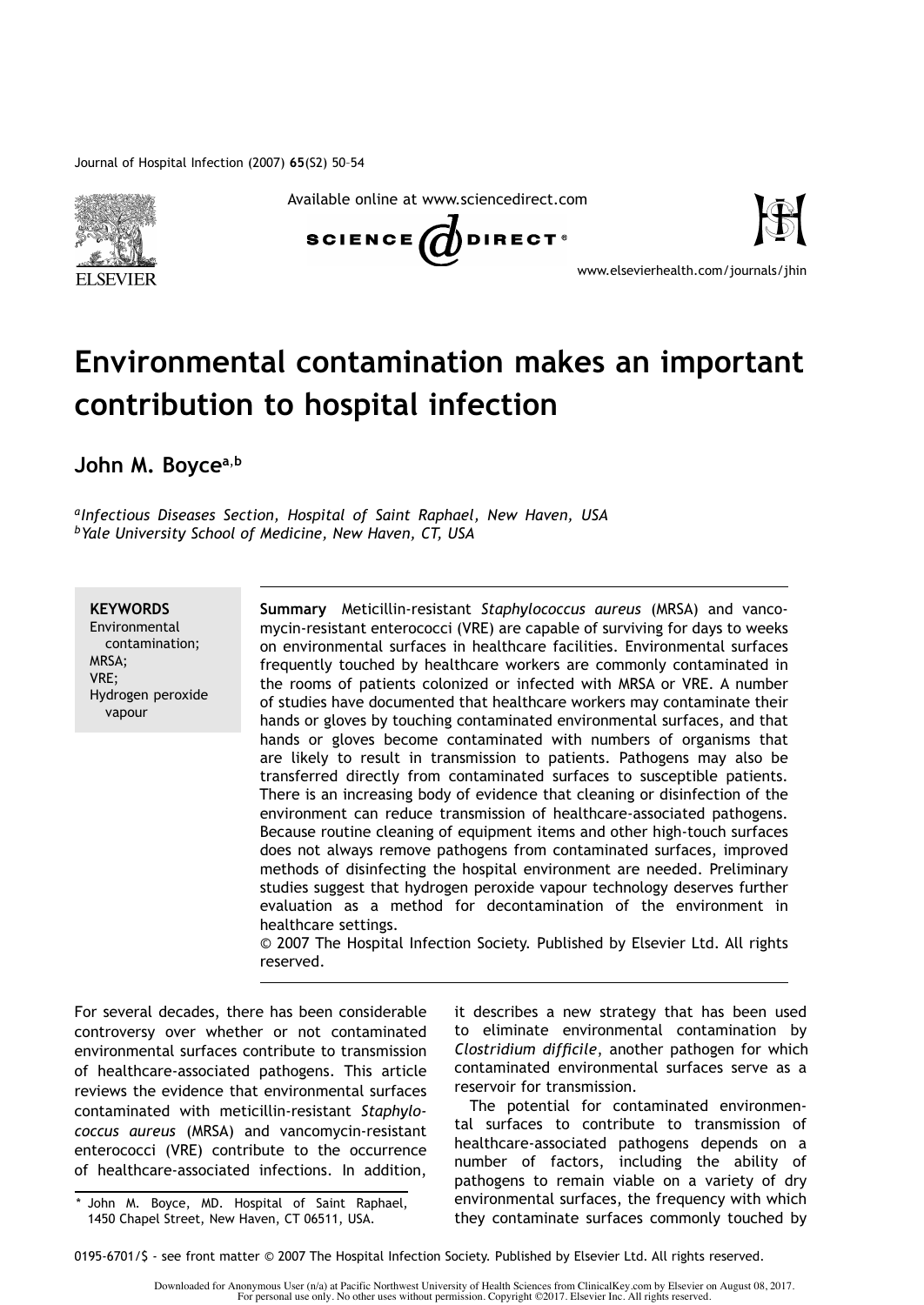patients and healthcare workers, and whether or not levels of contamination are sufficiently high to result in transmission to patients.

Pathogens such as MRSA, VRE and *C. difficile* have the ability to remain viable on dry surfaces for days, weeks or even months. For example, strains of MRSA can remain viable for up to 14 days on Formica surfaces, and for up to six to nine weeks on cotton-blanket material.<sup>1,2</sup> Some epidemic strains of MRSA have been shown to survive longer and at higher concentrations than nonepidemic strains.<sup>3</sup> A unique experiment conducted by Colbeck<sup>4</sup> demonstrated that *S. aureus* can remain virulent and capable of causing infection for at least 10 days after exposure to dry surfaces.

The proportion of hospital surfaces contaminated with MRSA has varied considerably in published reports, ranging from 1% to 27% of surfaces in patient rooms on regular hospital wards, and from a few percent to 64% of surfaces in burn units with MRSA patients. The frequency of contamination has been shown to vary depending on the body sites at which patients are colonized or infected. In one study, 36% of surfaces cultured in the rooms of patients with MRSA in a wound or urine were contaminated, compared to 6% of surfaces in the rooms of patients with MRSA at other body sites. $5$  In a recent study by Otter et al.,<sup>6</sup> ten standardized high-touch surfaces were cultured in the rooms of eight patients with heavy gastrointestinal colonization by MRSA and concomitant diarrhoea (cases) and in the rooms of six patients with MRSA at other body sites, but not in their stool (controls). The investigators found that 59% of surfaces were contaminated with MRSA in the rooms of case patients who had heavy gastrointestinal colonization with MRSA and concomitant diarrhoea. MRSA was recovered most frequently from bedside rails (100% of those cultured), followed by blood pressure cuffs (88%), television remote control devices (75%), bedside tables and toilet seats (63% each), toilet rails and dressers (50% each), door handles (38%) and intravenous pumps (25%). In contrast, significantly fewer (23%) surfaces were contaminated in the rooms of control patients who had MRSA at other body sites, but not in their stool. In the rooms of control patients, bedside rails were also the most frequently contaminated site (67%), followed by toilets and call buttons (33% each). The other seven standardized sites cultured in the rooms of control patients were contaminated less than 20% of the time. In another study, community-acquired strains of MRSA (CA-MRSA), which are becoming increasingly common worldwide, were found to contaminate 19% of surfaces in an outpatient clinic that cared for patients with human immunodeficiency syndrome.<sup>7</sup> Two healthcare workers (HCWs) who worked in the clinic developed infections caused by CA-MRSA strains. One of the infected HCWs who did not have direct contact with patients became infected with the same strain that was found on environmental surfaces. Although extensive cleaning effectively removed CA-MRSA from surfaces in the outpatient clinic described by Johnston *et al.*,<sup>7</sup> routine cleaning of contaminated environmental surfaces does not always eliminate MRSA from high-touch surfaces in hospitals. $8,9$ 

Environmental contamination may contribute to transmission of healthcare pathogens when healthcare workers contaminate their hands or gloves by touching contaminated surfaces, or when patients come into direct contact with contaminated surfaces. Transmission of MRSA from environmental surfaces to gloves or hands of HCWs has been documented by several investigators. In one study, 42% of 12 nurses who had no direct contact with patients contaminated their gloves by touching objects in the rooms of patients with MRSA in a wound or urine.<sup>5</sup> In another study, 31% of volunteers who touched bed rails and overbed tables in patient rooms contaminated their hands with *S. aureus* (35% of which were MRSA).<sup>8</sup> When volunteers touched bed rails and overbed tables in unoccupied rooms that had been terminally cleaned, 7% contaminated their hands with *S. aureus*.<sup>8</sup>

Transmission of MRSA from contaminated environmental sources to patients has occurred in a variety of settings. Schultsz *et al.*<sup>10</sup> presented convincing evidence that ultrasonic nebulizers were the source of an MRSA outbreak among patients. Other studies have provided suggestive evidence that contaminated ventilation grills were sources of MRSA outbreaks in hospitals.<sup>11,12</sup> In a study by Hardy *et al.*<sup>13</sup> the authors concluded that three patients acquired MRSA from the environment, but did not exclude HCWs as another potential source.

The role of contaminated environmental surfaces in transmission of healthcare-associated pathogens is also supported by the fact that cleaning and/or disinfection of the environment can reduce the incidence of healthcare-associated colonization or infection. Schultsz *et al.*<sup>10</sup> demonstrated that cleaning contaminated ultrasonic nebulizers implicated in transmission terminated an outbreak of MRSA. Cleaning contaminated ventilation grills was associated with control of several other MRSA outbreaks.11,12 Rampling *et al.*<sup>14</sup> concluded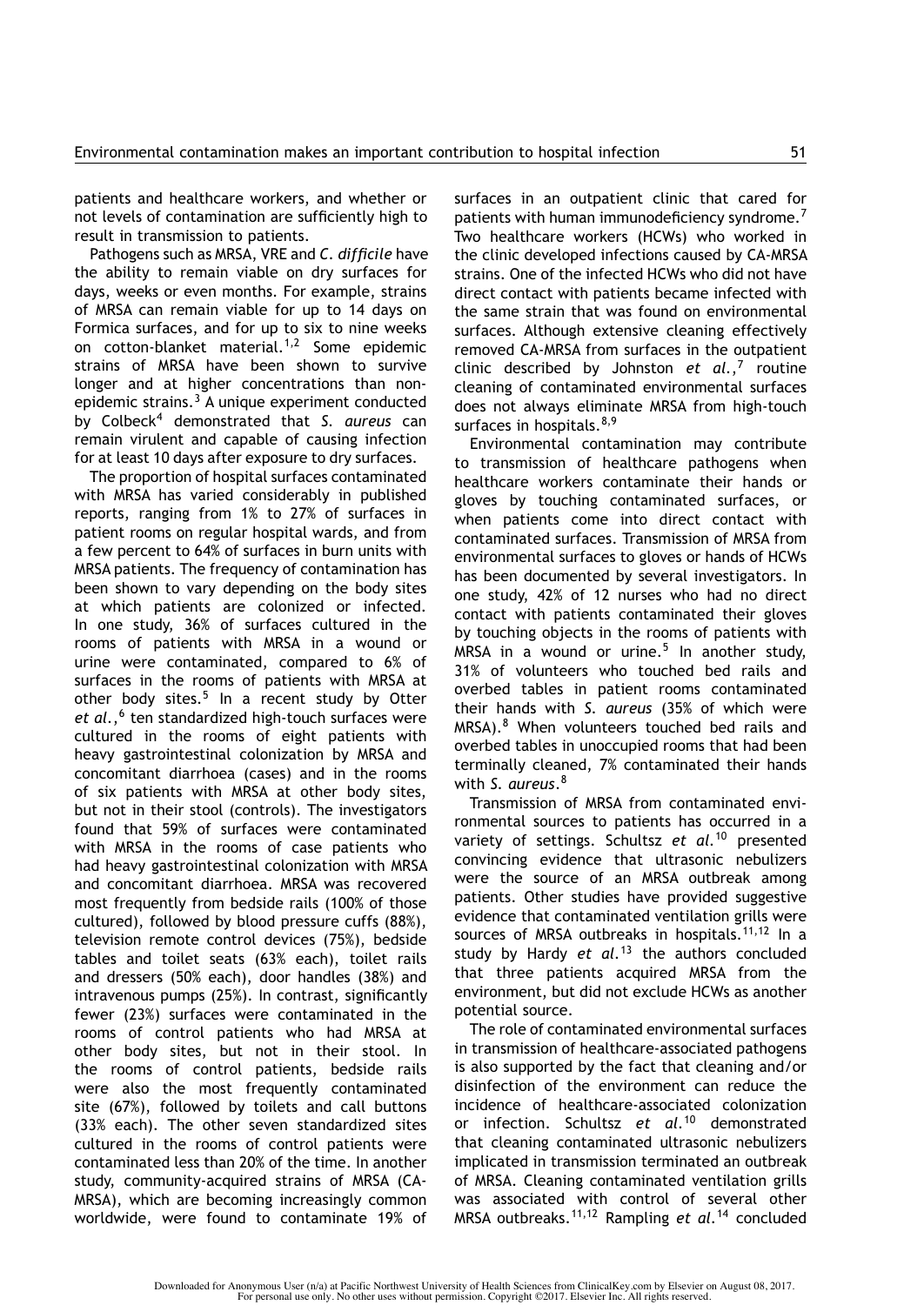that increased cleaning of an affected ward was associated with control of an MRSA outbreak.

VRE are also capable of surviving on contaminated environmental surfaces for prolonged time periods. These pathogens have been shown to survive for one week to two months on countertops, for greater than seven days on fabric chairs, for seven days to four months on dry polyvinyl chloride surfaces, and for a few days to more than three months on cloth and plastic surfaces.<sup>15-19</sup>

Environmental contamination by VRE occurs as often as, or perhaps more often than, with MRSA. In one study, 46% of environmental cultures obtained in the rooms of VRE patients who had diarrhoea were contaminated, compared to 15% of surfaces cultured in the rooms of VRE patients who did not have diarrhoea.<sup>20</sup> Bonten and colleagues<sup>21</sup> found that 12% of 1294 environmental cultures were positive for VRE in an intensive care unit (ICU). However, in the same study, the frequency of environmental contamination reached 60-70% in the rooms of patients colonized with VRE at three or four body sites. $21$  In a review conducted by Weber *et al.*,<sup>18</sup> 7-29% of environmental sites were positive in areas housing VRE patients. From 36% to 58% of chairs and couches used by VRE patients in outpatient settings were contaminated.<sup>22</sup> In hospital settings, sites most commonly contaminated with VRE include bedside rails, bedside tables, blood pressure cuffs, and floors. Less commonly contaminated surfaces include urine containers, intravenous pumps, bed control buttons, nurse call buttons, and pulse oximeters.

Transmission of VRE from environmental surfaces to HCW hands or gloves has been documented by several investigators. In one study, the hand of a HCW who touched a contaminated chair was positive for VRE.<sup>19</sup> Tenorio *et al.*<sup>23</sup> found that three HCWs who touched items in patient rooms without touching patients contaminated their gloves. In two studies conducted by Ray *et al.*<sup>24</sup> and by Bhalla et al.,<sup>8</sup> 46% of 13 HCWs who touched bedrails and bedside tables of VRE patients contaminated their gloves, and 20% of volunteers who touched bedrails and bedside tables contaminated their hands with VRE. In a careful study by Duckro *et al.*,<sup>25</sup> HCWs touched VRE-positive sites such as the skin of VRE-colonized patients and contaminated environmental surfaces. HCWs then touched 151 VRE-negative sites after touching a contaminated site. VRE were transferred to 16 (10.6%) of negative sites. Touching a contaminated environmental surface resulted in transfer of VRE to another site about as frequently as touching a colonized patient.

VRE had also been transmitted directly from contaminated equipment to patients. For example, contaminated electronic rectal thermometer probes and electronic ear probe thermometers have been implicated as sources of several VRE outbreaks.26,27 A contaminated EKG lead was the source of continuing transmission of VRE in a burn unit outbreak in which molecular typing was used to confirm the genetic relatedness of VRE recovered from equipment items and affected patients.<sup>28</sup> Transmission of VRE from environmental sources other than medical equipment has also been documented. In a prospective study carried out in an ICU revealed that three (23%) of 13 patients who were VRE-negative became positive after their room became contaminated.<sup>21</sup> Two of 10 VRE-negative patients whose bedside rails became contaminated acquired the same strain of VRE that was present on the bedside rail. In a retrospective case-control study that included multivariate analysis, patients who acquired VRE were significantly more likely than controls to have occupied a room with persisting VRE environmental contamination, suggesting that inadequately cleaned rooms served as a source of transmission to patients.<sup>29</sup>

Eliminating the contaminated environmental source, i.e., contaminated electronic rectal or tympanic thermometers, reduced transmission of VRE in several outbreaks.  $26,27,30$  In one study, enhanced environmental cleaning was associated with a 26-34% reduction in VRE transmission on an affected ward.<sup>30</sup> Also, enhanced environmental cleaning, when used in combination with other control measures, was considered a major factor in terminating an outbreak of VRE in a burn unit.<sup>28</sup> Recently, Hayden *et al.*<sup>31</sup> conducted a 9-month prospective study in a medical ICU (MICU) to assess the impact of improved environmental cleaning on VRE transmission. The study included screening of patients upon admission to the unit and daily thereafter. The study was divided into four time periods: a baseline period, a period that included education to improve environmental cleaning, a wash-out period with no specific intervention, and a multimodal hand hygiene intervention period. Enhanced cleaning with a detergent-disinfectant was found to independently contribute to reduced VRE environmental contamination and hand contamination, and significantly reduced VRE acquisition rates.<sup>31</sup>

Since environmental contamination is also felt to contribute to nosocomial transmission of *C. difficile*, a recently conducted study assessed the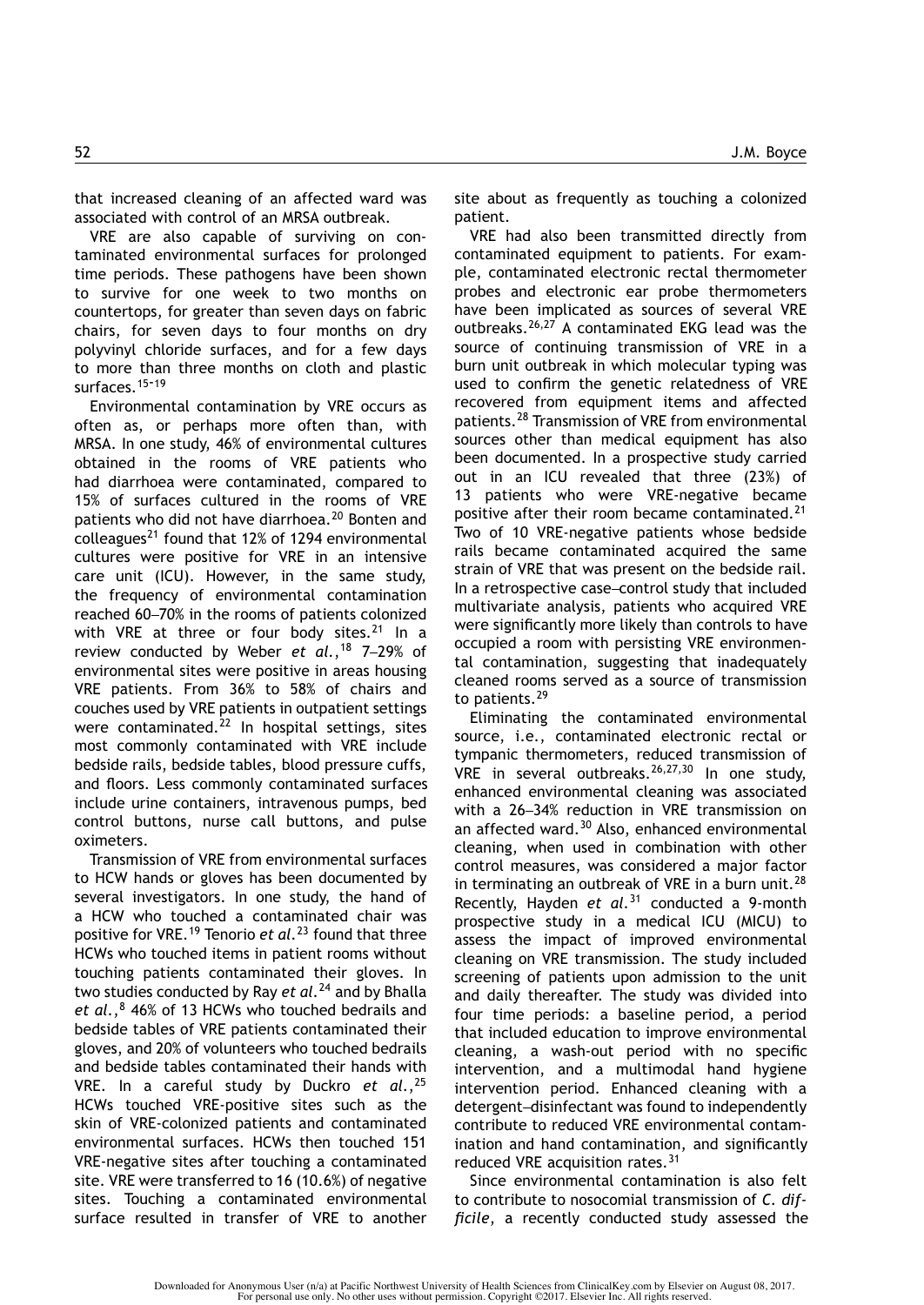impact of hydrogen peroxide vapour (HPV) room decontamination on environmental contamination and nosocomial transmission by *C. difficile*.<sup>32</sup> Hydrogen peroxide vapour decontamination was selected for evaluation because it has been shown to effectively reduce environmental contamination caused by MRSA. $9$  A 10-month, prospective collaborative trial was conducted in a universityaffiliated hospital affected by the epidemic NAP-1 strain of *C. difficile* in conjunction with the Centers for Disease Control and Prevention (CDC) and Bioquell LLC (Andover, UK). A pre- and postintervention study design was used. HPV was injected into sealed patient rooms or entire wards using methods previously described.<sup>9</sup> The perimeter of the enclosures was monitored during the cycle using hand-held Drager Pac III HPV sensors. Initially, three entire wards (including nursing stations) were decontaminated, and all patient rooms on two additional wards were decontaminated during the first two months of the trial period. Subsequently, priority was given to decontaminating rooms recently vacated by patients with *C. difficile*-associated disease (CDAD). Swab cultures of environmental surfaces obtained immediately before and after HPV decontamination were plated directly and after broth enrichment onto cycloserine-cefoxitinfructose agare with lysozyme. Additional samples of surfaces were obtained before and after HPV by using moistened sterile cellulose sponges, which were sent to CDC for culture with and without an alcohol-shock procedure. Infection control personnel performed surveillance for new cases of nosocomial laboratory-confirmed CDAD, and hospital-wide antimicrobial usage of each antimicrobial agent was expressed as defined daily doses (DDDs) of each agent/1000 patient-days.

Four (2.4%) of 165 swab cultures obtained before HPV decontamination yielded *C. difficile*, compared to none of 155 swab cultures obtained after HPV decontamination  $(p=0.12)$  Eleven (25.6%) of 43 sponge cultures obtained before HPV decontamination yielded *C. difficile*, compared to none of 37 sponge cultures obtained after HPV decontamination ( $p = 0.0006$ ). The incidence of new nosocomial cases of CDAD decreased from 1.36 cases/1000 patient-days in the 10-month preintervention period to 0.84 cases/1000 patientdays during the 10-month intervention period, a reduction of 39% ( $p = 0.26$ ). If the analysis was confined to only those months when the epidemic NAP-1 strain was present both during the preintervention period and during the intervention period, the incidence of new nosocomial CDAD decreased from 1.89 cases/1000 patient-days to 0.88 cases/1000 patient-days, a reduction of 53% (p = 0.047). The decreased incidence of CDAD could not be attributed to changes in antimicrobial usage patterns.

In summary, healthcare-associated pathogens such as MRSA, VRE and *C. difficile* can survive for days to weeks on environmental surfaces. Items frequently touched by HCWs or patients are often contaminated by such pathogens in the rooms of affected patients. Contaminated surfaces contribute to transmission of healthcare-associated pathogens by serving as sources of hand (or glove) contamination among HCWs, and by direct spread of pathogens to susceptible patients. An increasing body of evidence suggests that enhanced cleaning/ disinfection of environmental surfaces can reduce transmission of these pathogens.

## References

- 1. Duckworth GJ, Jordens JZ. Adherence and survival properties of an epidemic methicillin-resistant strain of *Staphylococcus aureus* compared with those of methicillin-sensitive strains. *J Med Microbiol* 1990;32:  $195 - 200$ .
- 2. Beard-Pegler MA, Stubbs E, Vickery AM. Observations on the resistance to drying of staphylococcal strains. *J Med Microbiol* 1988; 26:251-255.
- 3. Farrington M, Brenwald N, Haines D, Walpole E. Resistance to desiccation and skin fatty acids in outbreak strains of methicillin-resistant *Staphylococcus aureus. J Med Microbiol 1992;36:56-60.*
- 4. Colbeck JC. Environmental aspects of Staphylococcal infections acquired in hospitals. *AJPH* 1960;50: 468 473.
- 5. Boyce JM, Potter-Bynoe G, Chenevert C, King T. Environmental contamination due to methicillinresistant *Staphylococcus aureus*: possible infection control implications. *Infect Control Hosp Epidemiol* 1997;18:622-627.
- 6. Otter JA, Havill NL, Adams NMT, Boyce JM. Extensive environmental contamination associated wtih patients with loose stools and methicillin-resistant *Staphylococcus aureu*s colonization of the gastrointestinal tract. Presented at the *16th Annual Scientific Meeting of the Society for Healthcare Epidemiology of America*, Chicago, IL, 2006; abstract 159.
- 7. Johnston CP, Cooper L, Ruby W, Carroll KC, Cosgrove SE, Perl TM. Epidemiology of communityacquired methicillin-resistant *Staphylococcus aureus* skin infections among healthcare workers in an outpatient clinic. *Infect Control Hosp Epidemiol* 2006; 27:1133-1136.
- 8. Bhalla A, Pultz NJ, Gries DM, *et al.* Acquisition of nosocomial pathogens on hands after contact with environmental surfaces near hospitalized patients. Infect Control Hosp Epidemiol 2004;25:164-167.
- 9. French GL, Otter JA, Shannon KP, Adams NMT, Watling D, Parks MJ. Tackling contamination of the hospital environment by methicillin-resistant *Staphylococcus aureus* (MRSA): a comparison between conventional terminal cleaning and hydrogen peroxide vapour decontamination. *J Hosp Infect* 2004;57:31-37.